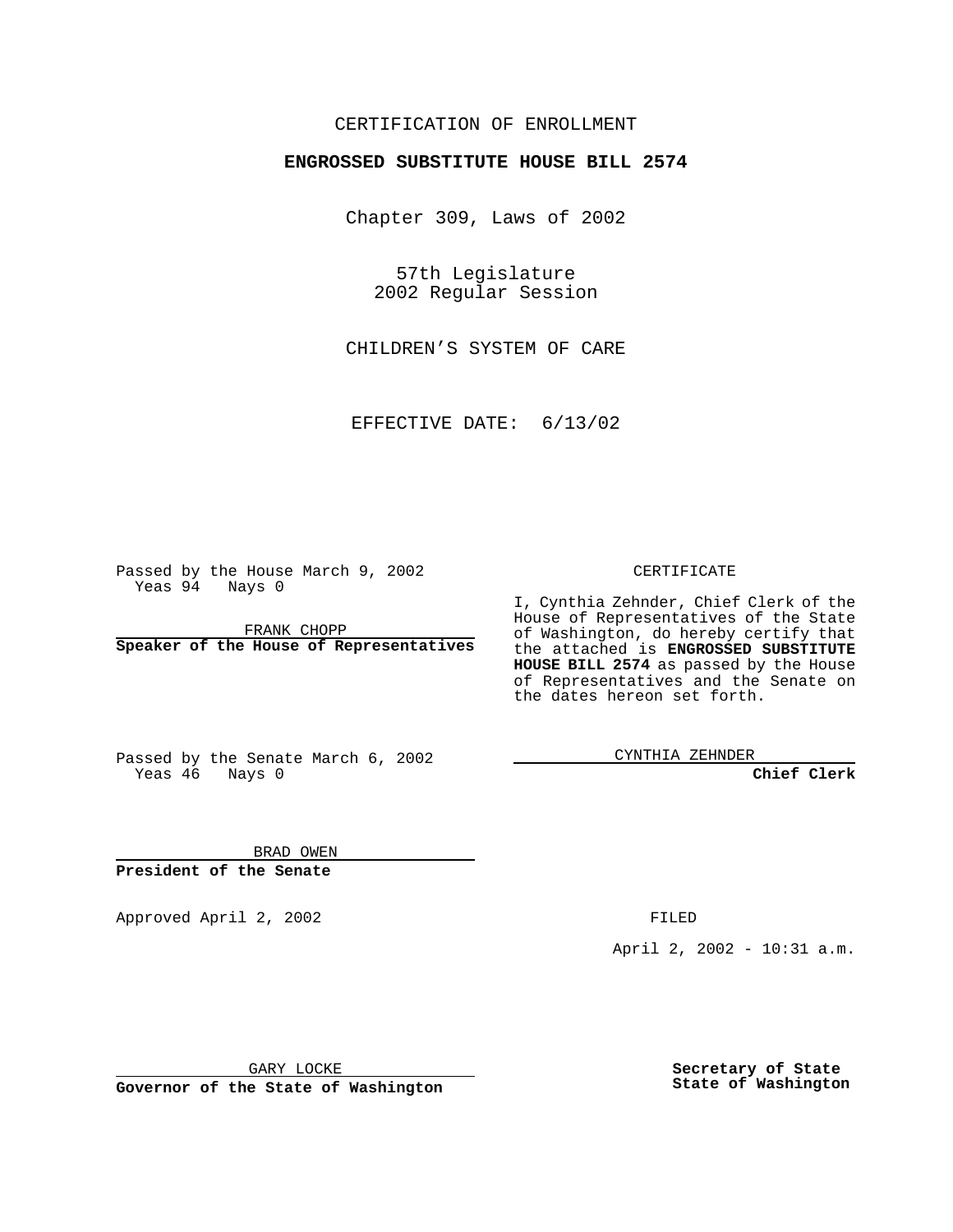## **ENGROSSED SUBSTITUTE HOUSE BILL 2574** \_\_\_\_\_\_\_\_\_\_\_\_\_\_\_\_\_\_\_\_\_\_\_\_\_\_\_\_\_\_\_\_\_\_\_\_\_\_\_\_\_\_\_\_\_\_\_

\_\_\_\_\_\_\_\_\_\_\_\_\_\_\_\_\_\_\_\_\_\_\_\_\_\_\_\_\_\_\_\_\_\_\_\_\_\_\_\_\_\_\_\_\_\_\_

### AS AMENDED BY THE SENATE

Passed Legislature - 2002 Regular Session

#### **State of Washington 57th Legislature 2002 Regular Session**

**By** House Committee on Children & Family Services (originally sponsored by Representatives Ogden, Dunn, Tokuda, Hankins, O'Brien, Jarrett, Fromhold, Santos, Schual-Berke and Kenney)

Read first time 02/04/2002. Referred to Committee on .

 AN ACT Relating to a children's system of care; adding a new section to chapter 28A.300 RCW; adding a new chapter to Title 74 RCW; and providing an expiration date.

BE IT ENACTED BY THE LEGISLATURE OF THE STATE OF WASHINGTON:

 NEW SECTION. **Sec. 1.** (1) The secretary shall establish demonstration sites for statewide implementation of a children's system of care. The demonstration sites shall be selected using the following criteria:

 (a) The system administrator must be the recipient of funding by the federal center for mental health services for the purpose of developing a system of care for children with emotional and behavioral disorders;

 (b) The system administrator must have established a process for ongoing input and coordination from the public health and safety network or networks established in the catchment area of the project; and

 (c) The system administrator may be a project site under a Title IV-E waiver.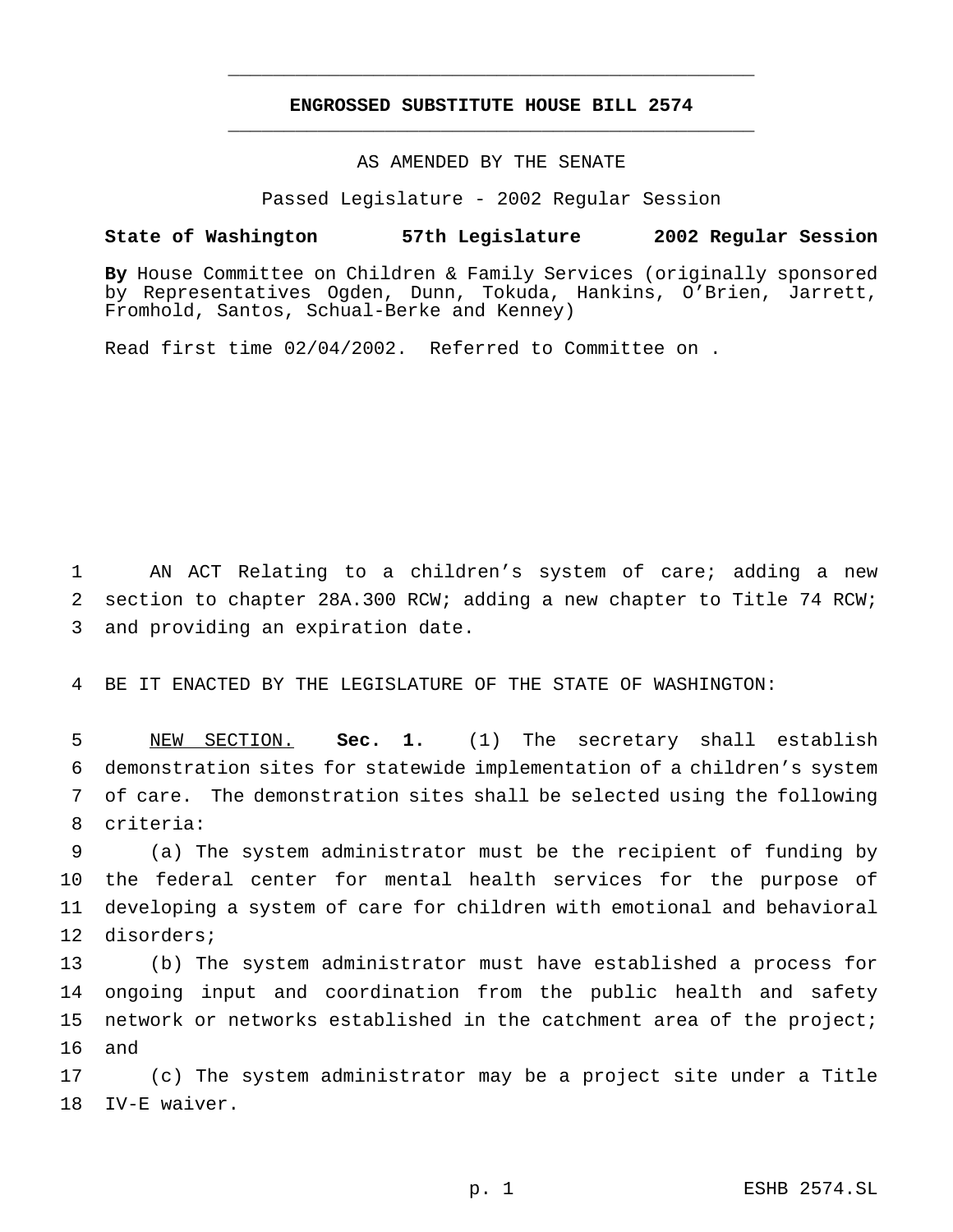(2) For the purposes of this section, "children's system of care" means a centralized community care coordination system representing a philosophy about the way services should be delivered to children and their families, using existing resources of various child-serving agencies addressing the problems of children with emotional and behavioral disorders. The agencies represented may include providers of mental health services, drug and alcohol services, services for the developmentally disabled, county juvenile justice and state juvenile rehabilitation, child welfare, and special education.

 NEW SECTION. **Sec. 2.** The goals of the children's system of care are to:

 (1) Maintain a multiagency collaborative planning and system management mechanism at the state and local levels through the establishment of an oversight committee at the local level in accordance with the principles and program requirements associated with the federal center for children's mental health services;

 (2) Recommend and make necessary financing changes to support individualized and flexible home and community-based services and supports that are child centered, family driven, strength based, and culturally competent;

 (3) Support a common screening tool and integrated care coordination system;

 (4) Recommend and make necessary changes in contracting to support integrated service delivery;

 (5) Promote and increase the expansion of system capacity for children and their families in each demonstration site community;

 (6) Develop the capacity of family members to provide support for one another and to strengthen the family voice in system implementation through the utilization of a citizens' advisory board as described in section 4 of this act and through other outreach activities;

 (7) Conduct research and draw on outside consultation to identify best practices to inform system development and refinement; and

 (8) Demonstrate cost-effectiveness by creating system efficiencies that generate savings from the current level of expenditures for children being served by the participating agencies. These savings must be used to provide more services to the children involved in the project, or to serve more children.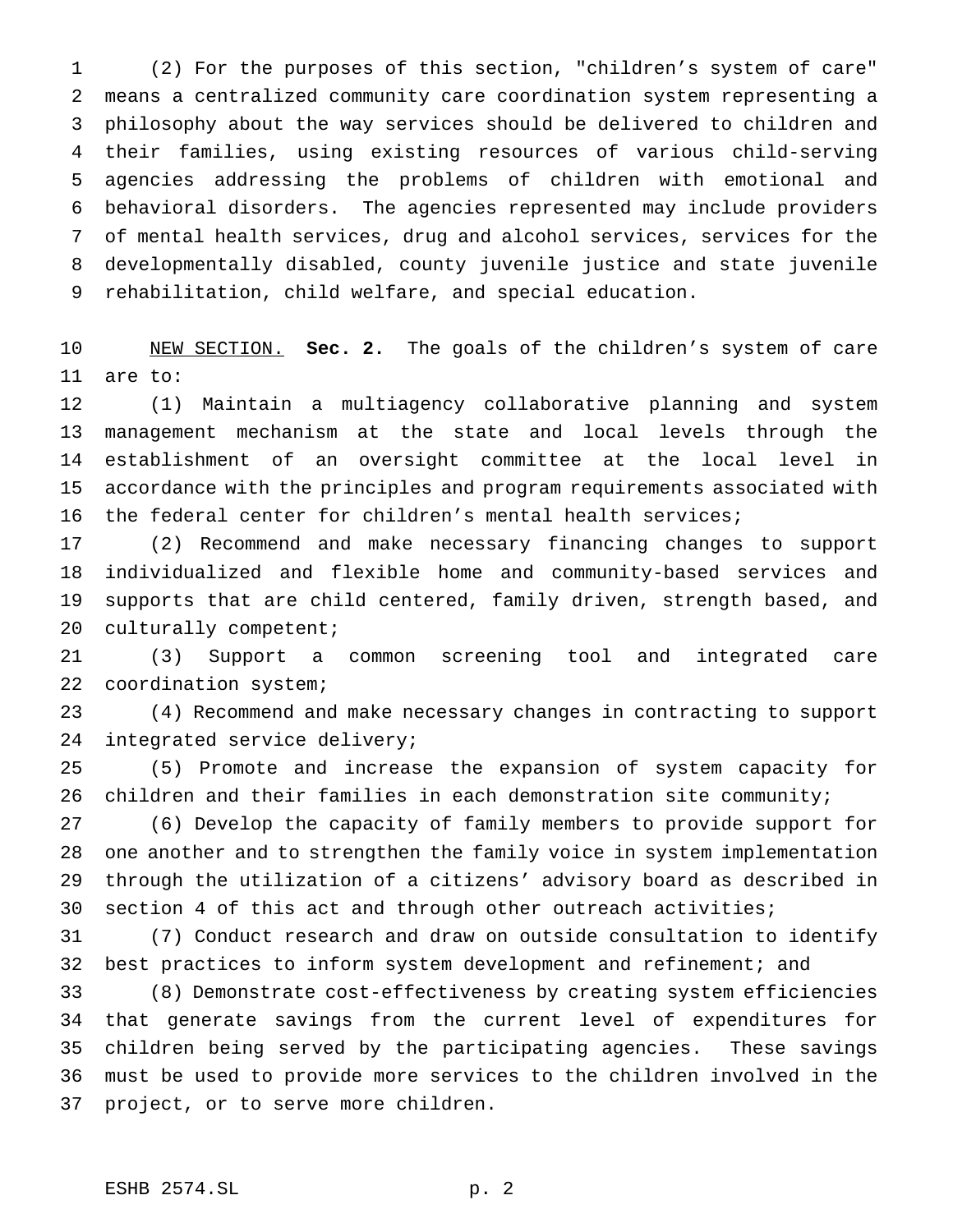NEW SECTION. **Sec. 3.** The secretary shall assure collaboration with each demonstration site by child-serving entities operated directly by the department or by departmental contractors. A collaboration contract or memorandum of understanding shall be developed by the demonstration site and the secretary for that purpose.

 NEW SECTION. **Sec. 4.** (1) A citizens' advisory board and the agencies participating in each demonstration site for a children's system of care established under section 1 of this act shall establish evaluation criteria consistent with the goals set forth in section 2 of this act. The evaluation criteria shall be developed no later than sixty days after the effective date of this act.

 (2) The evaluation shall be conducted by an entity with experience in evaluating organizations that are:

 (a) Recipients of funding by the federal center for mental health services for the purpose of developing a system of care for children with emotional and behavioral disorders; and

(b) A project site under a Title IV-E waiver.

 Each demonstration site in existence as of July 1, 2002, shall submit a report to the children and family services committee of the house of representatives and to the human services and corrections committee of the senate, or their successors. An interim report shall be submitted to the committees by December 1, 2002. A final report shall be submitted to the committees by December 1, 2003.

(3) This section expires January 1, 2004.

 NEW SECTION. **Sec. 5.** Funding for children's system of care projects following the expiration of the federal grant shall be determined using the process established in RCW 74.14A.060 and funded children's system of care projects shall be included in the annual report required by that section.

 NEW SECTION. **Sec. 6.** A new section is added to chapter 28A.300 RCW to read as follows:

 It is the expectation of the legislature that local school districts shall collaborate with each children's system of care demonstration site established under section 1 of this act.